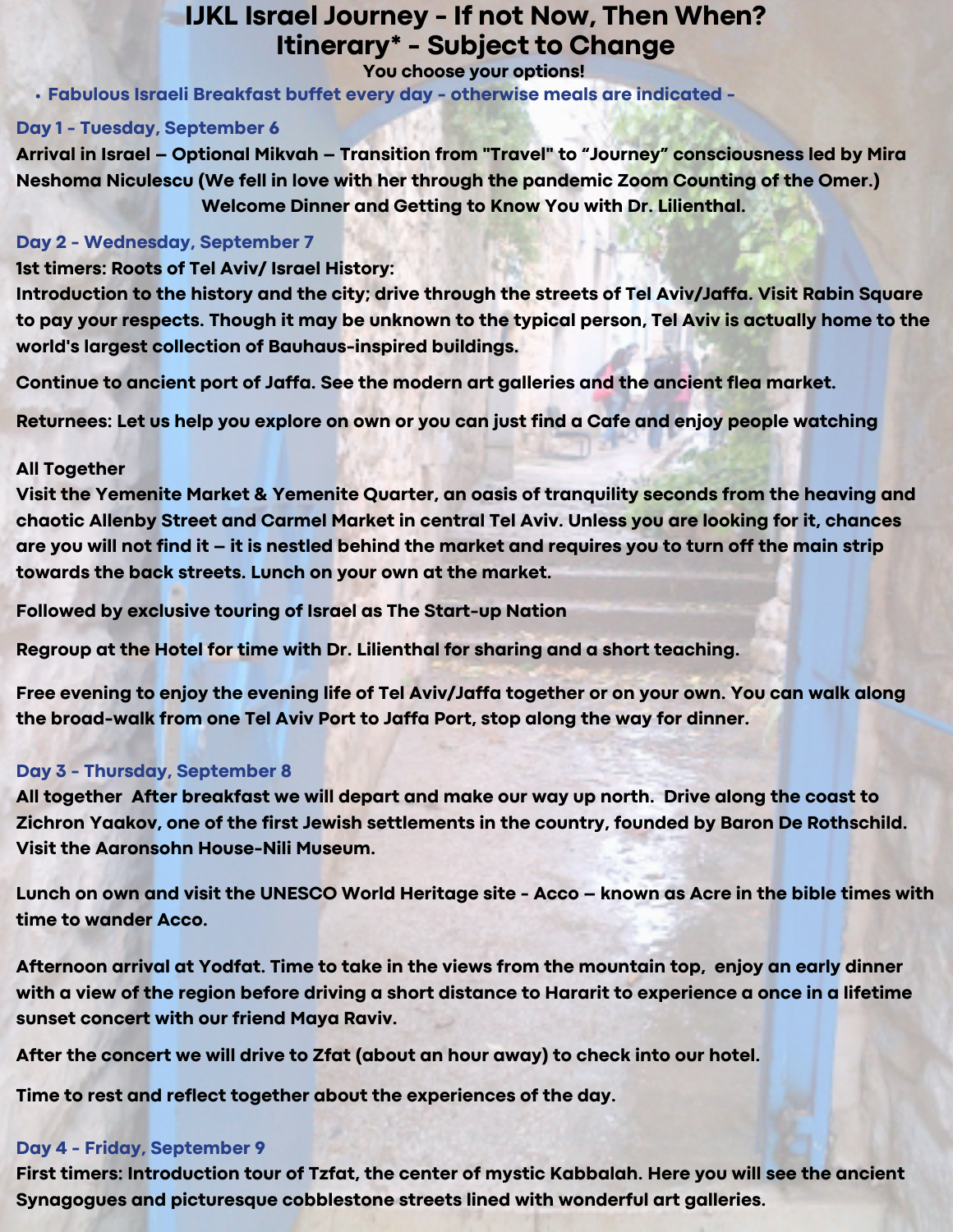# **IJKL Israel Journey - If not Now, Then When?**

**Drive the short distance to the village of [Meron](https://en.wikipedia.org/wiki/Meron_(village)) and the [tomb of Rabbi Shimon bar Yochai](https://en.wikipedia.org/wiki/Tomb_of_Rabbi_Shimon_bar_Yochai). Leading up to the anniversary of his death on [Lag BaOmer](https://en.wikipedia.org/wiki/Lag_BaOmer), thousands of people camp out along the slopes near [the tomb, and on Lag B'Omer itself, hundreds of thousands make pilgrimages to celebrate the](https://en.wikipedia.org/wiki/Hillula_of_Rabbi_Shimon_bar_Yochai) occasion. Lunch on own.**

**Returnees –Experiential/walking tour with Evan Strauss – discovering the hidden sites and entering into the world of the Ba'al Shem Tov through the magic of Evan's teachings. Lunch on own as we explore the mystery..**

**Return to your hotel to freshen up and get ready for Shabbat.**

**Kabbalat Shabbat with Rabbi Mordechai Zeller overlooking Mt Meron as the early mystics intended. Shabbat dinner together as a group, singing and learning with Dr. Sandra Lilienthal.**

## **Shabbat in Tsfat – Day 5 - September 10**

**Optional: Thai Chi of the Hebrew Nikkudot with Tsfat Resident Yehudit Goldfarb, no experience needed (in the "Womb Room" at the Way Inn.)**

**Shabbat Morning Meditation and Chanting with Rabbi Mordechai Zeller or on own - davening options in Tsfat offered.Enjoy Home Hospitality with local Tsfat Artists and Friends. Shabbat Menucha (rest)**

**Special Community Seudat Shlieshiet (third meal), Lecture with Rabbi Mordechai Zeller and musical entertainment experience all at the Way Inn**

## **Day 6 - Sunday, September 11**

**After breakfast start making our way up to Jerusalem. Drive down the Jordan Valley through Tiberias to the area of Beth Shean and Mt Gilboa and reimagine the biblical story – the sight of the battle Saul led against the Philistines: Ye mountains of Gilboa, let there be no dew nor rain upon you, neither fields of choice fruits; for there the shield of the mighty was vilely cast away, the shield of Saul, anointed with oil.**

**Visit Kibbutz Sde Eliayahu . Learn about the "shnat Shmita" and how the Kibbutz is preparing for Rosh Hashana. The kibbutz has a leading bio tour center that specializes in organic agriculture and biological pesticides. You can shop at their organic produce store before departing to enjoy lunch on your way to Jerusalem.**

**Drive up to Jerusalem - Shecheyanu on Mount Scopus followed Meditation on approaching the Kotel. Check into the hotel and be greeted by Rabbi Akiva - time to walk down Ben Yehuda Street. Dinner on own.**

## **Day 7 - Monday, September 12**

**Drive down towards the old city, and start our day with an exclusive tour behind the ropes at Ir David with one of their main archeologists. See the new discoveries and hear what is upcoming in the excavations.**

**Wander the Jewish Quarter and find your own lunch. Continue to the Western Wall Tunnels. Stand before the entry way to the Holy of Holies! Descend into the spectacular underground Rabbinic Tunnels underneath the Kotel (Western Wall of the Ancient Second Temple). A la Indiana Jones - see the doorway which led to the "Holy Of Holies".**